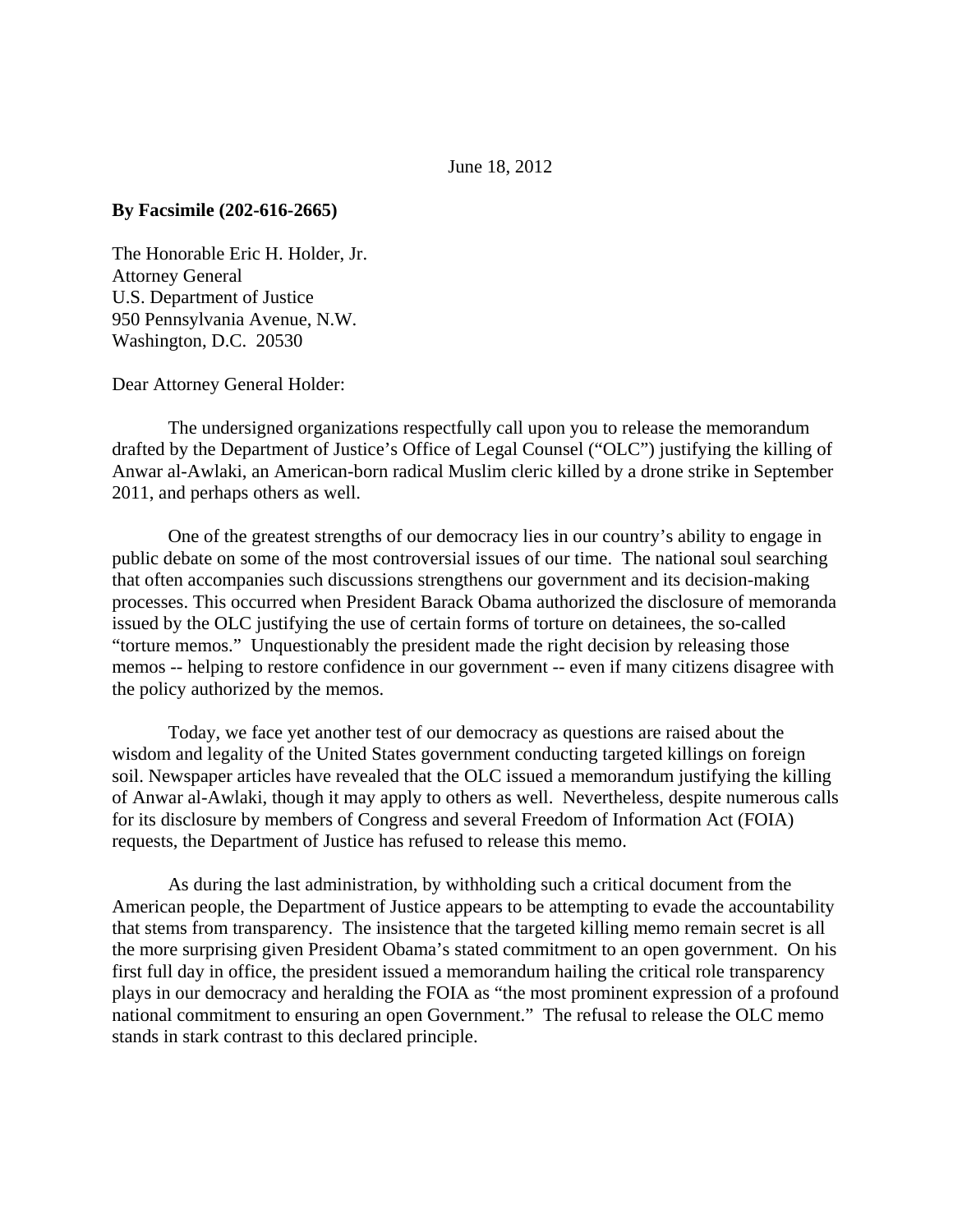The Honorable Eric H. Holder, Jr. June 18, 2012 Page Two

As President Obama stated when he ordered the release of the torture memos, "withholding these memos would only serve to deny facts that have been in the public domain for some time. This could contribute to an inaccurate accounting of the past, and fuel erroneous and inflammatory assumptions about actions taken by the United States." While the length of time the public has been aware of the existence of OLC's targeted killing memo is undoubtedly shorter, the need for release of the information is no less great. Accordingly, the undersigned organizations, dedicated to government transparency and accountability, respectfully request that you authorize the immediate disclosure of this OLC memorandum.

Sincerely,

American Library Association Brennan Center for Justice BORDC Californians Aware The Center for Public Forum Rights Citizens for Responsibility and Ethics in Washington Collaboration on Government Secrecy Council on American-Islamic Relations Defending Dissent Foundation Electronic Frontier Foundation Federation of American Scientists Friends Committee on National Legislation Government Accountability Project Indy Media Liberty Coalition Muck Rock National Freedom of Information Coalition National Security Archive OMB Watch OpenTheGovernment.org Progressive Librarians Guild Project on Government Oversight Public Citizen Society of Professional Journalists